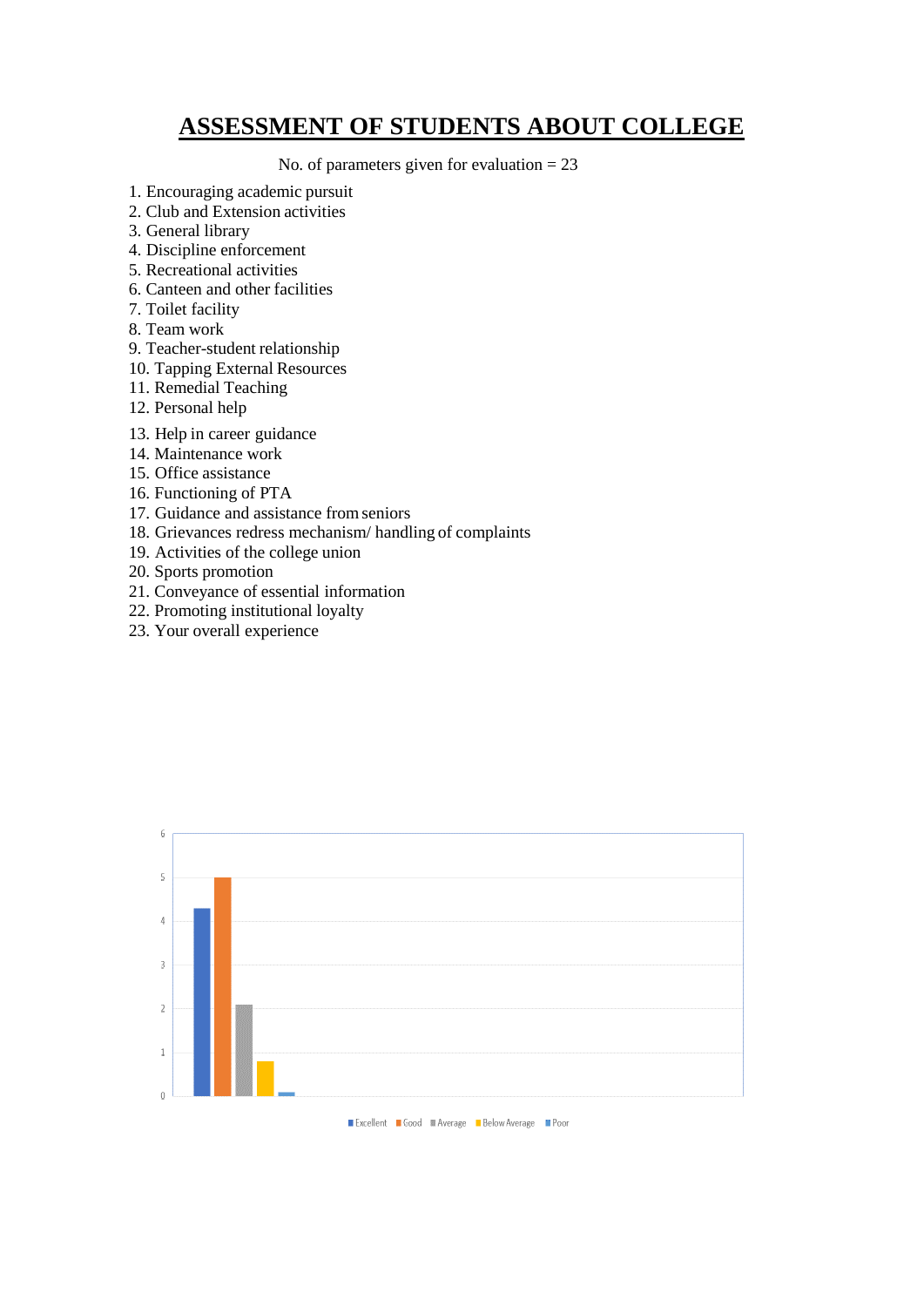## **ASSESSMENT OF STUDENTS ABOUT THE DEPARTMENTS**

No. of parameters given for evaluation = 19

- 1. Coverage of topics
- 2. Approachability
- 3. Creating general awareness
- 4. Discipline enforcement
- 5. Laboratory facilities
- 6. Library facilities
- 7. Personal help
- 8. Help in extra-curricular activities
- 9. Teacher student relationship
- 10. Team work
- 11. Tapping external resources
- 12. Extension activities
- 13. Remedial teaching
- 14. Help in career guidance
- 15. Promptness in daily communication
- 16. Conduct of tests and its evaluation
- 17. Organization within the department
- 18. Parent interaction
- 19. Your overall experience